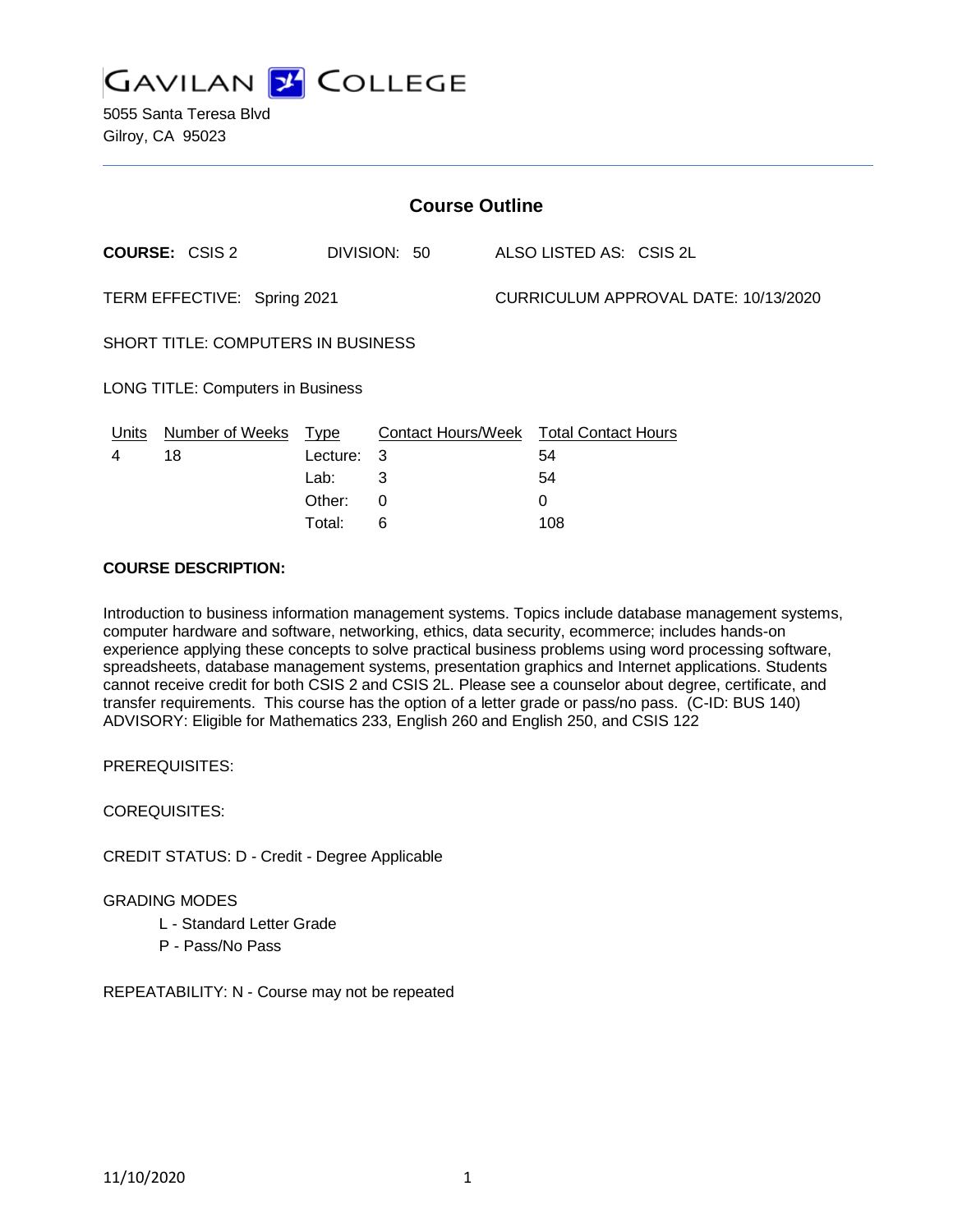SCHEDULE TYPES:

- 02 Lecture and/or discussion
- 03 Lecture/Laboratory
- 04 Laboratory/Studio/Activity
- 047 Laboratory LEH 0.7
- 05 Hybrid
- 72 Dist. Ed Internet Delayed
- 73 Dist. Ed Internet Delayed LAB
- 737 Dist. Ed Internet LAB-LEH 0.7

# **STUDENT LEARNING OUTCOMES:**

1. Student will describe the impact of emerging technology on society and organizations.

Measure of assessment: homework, quizzes

Year assessed, or planned year of assessment: 2013

2. Student will identify existing information systems used in business, and describe their uses, acquisition, and development.

Measure of assessment: homework, quizzes

Year assessed, or planned year of assessment: 2012

3. Student will choose appropriate information technology applications and use them to solve common business problems.

Measure of assessment: projects, homework, lab exams Year assessed, or planned year of assessment: 2012

## **CONTENT, STUDENT PERFORMANCE OBJECTIVES, OUT-OF-CLASS ASSIGNMENTS**

Curriculum Approval Date: 10/13/2020 LECTURE HOURS WEEK 1 (3 hours) Introduction to Information Systems Topics: Why should I study Information Systems? Overview of computer-based Information Systems How does IT impact organizations? Student Performance Objectives: Student can explain the importance of information systems to society. Homework: Read assigned pages in text, study for weekly quiz WEEK 2 (3 hours) Organizational Strategy, Competitive Advantage, and Information Systems Topics: Business processes Business process reengineering and business process management Business pressures, organizational responses and information technology support Competitive strategy and strategic information systems Business-information technology alignment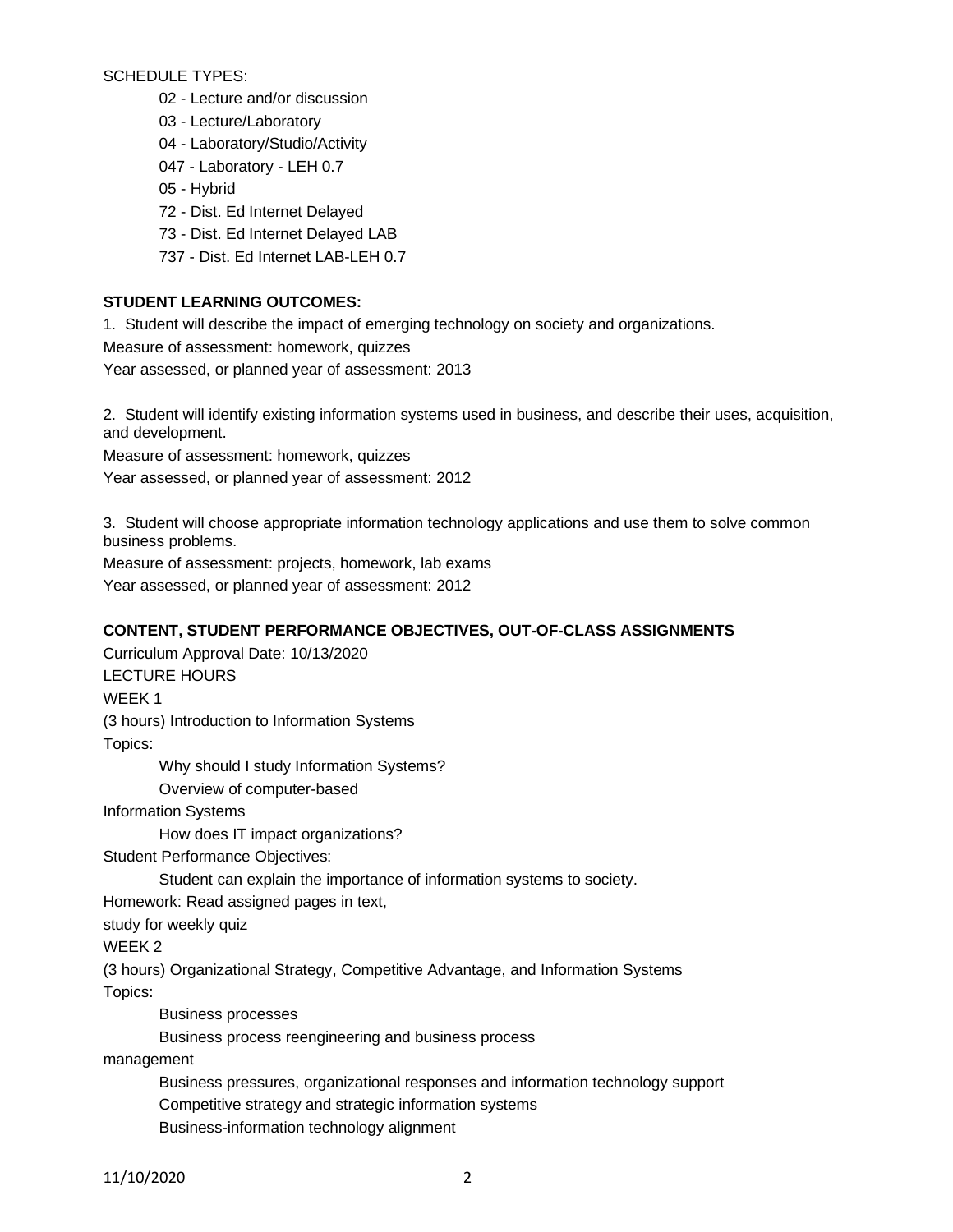**Student** Performance Objectives: Student can describe the roles of information systems in business. Homework: Read assigned pages in text, study for weekly quiz WEEK 3 (3 hours) Ethics and **Privacy** Topics: Ethical issues **Privacy** Student Performance Objectives: Student can describe ethical and privacy issues related to information technology. Homework: Read assigned pages in text, study for weekly quiz WEEK 4 (3 hours) Information Security Topics: Introduction to information security Unintentional threats of information systems Deliberate threats to information systems What organizations are doing to protect information resources Information security controls Student Performance Objectives: Student can identify common information system threats. Homework: Read assigned pages in text, study for weekly quiz WEEK 5 (3 hours) Data and Knowledge Management Topics: Managing data The database approach Database management systems Data warehouses and data marts Knowledge management Student Performance Objectives: Student can list the important features of a database. Homework: Read assigned pages in text, study for weekly quiz WEEK 6 (3 hours) Networks Topics: What is a computer network? Network fundamentals The internet and the World Wide Web Network Applications

Student Performance Objectives: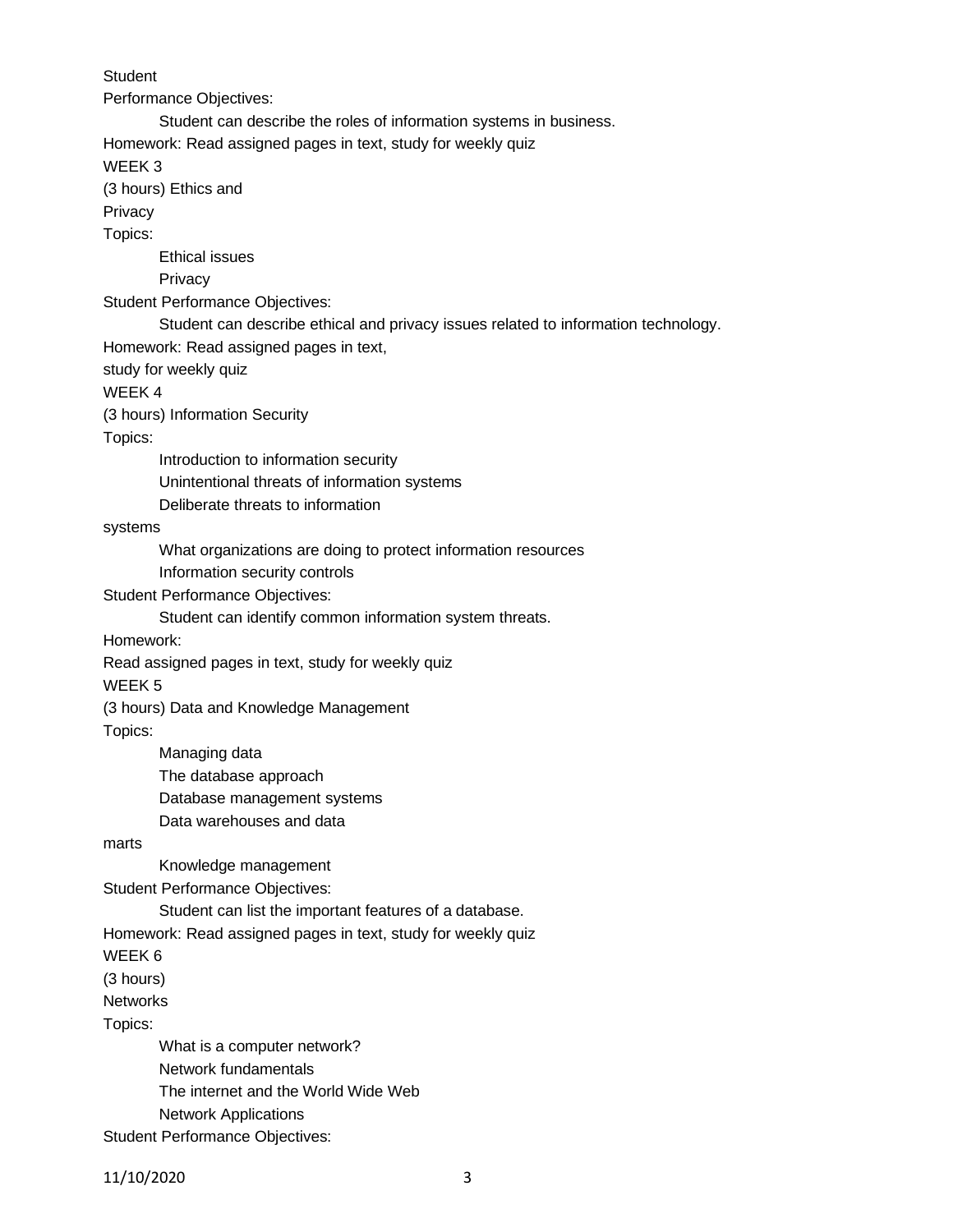Student can briefly describe how information travels through networks. Homework: Read assigned pages in text, study for weekly quiz WEEK 7 (3 hours) E-Business and E-Commerce Topics: Overview of e-business and e-commerce Business-to-consumer (B2C) electronic commerce Business-to-business (B2B) electronic commerce Electronic payments Ethical and legal issues in e-business Student Performance Objectives: Student can define the characteristics of B2C and B2B commerce. Homework: Read assigned pages in text, study for weekly quiz WEEK 8 (3 hours) Wireless, Mobile Computing, and Mobile **Commerce** Topics: Wireless technologies Wireless Computer networks and internet access Mobile computing and mobile commerce Pervasive computing Wireless security Student Performance Objectives: Student can compare and contrast the features of wireless networks . Homework: Read assigned pages in text, study for weekly quiz WEEK 9 (4 hours) Web and Social **Networks** Topics: Underlying technologies Applications Information Systems within the Organization Topics: Transaction processing systems Functional area information systems Enterprise resource planning systems Reports Student Performance Objectives: Student can describe various information systems and their roles within the organization. Homework: Read assigned pages in text, study for weekly quiz WEEK 10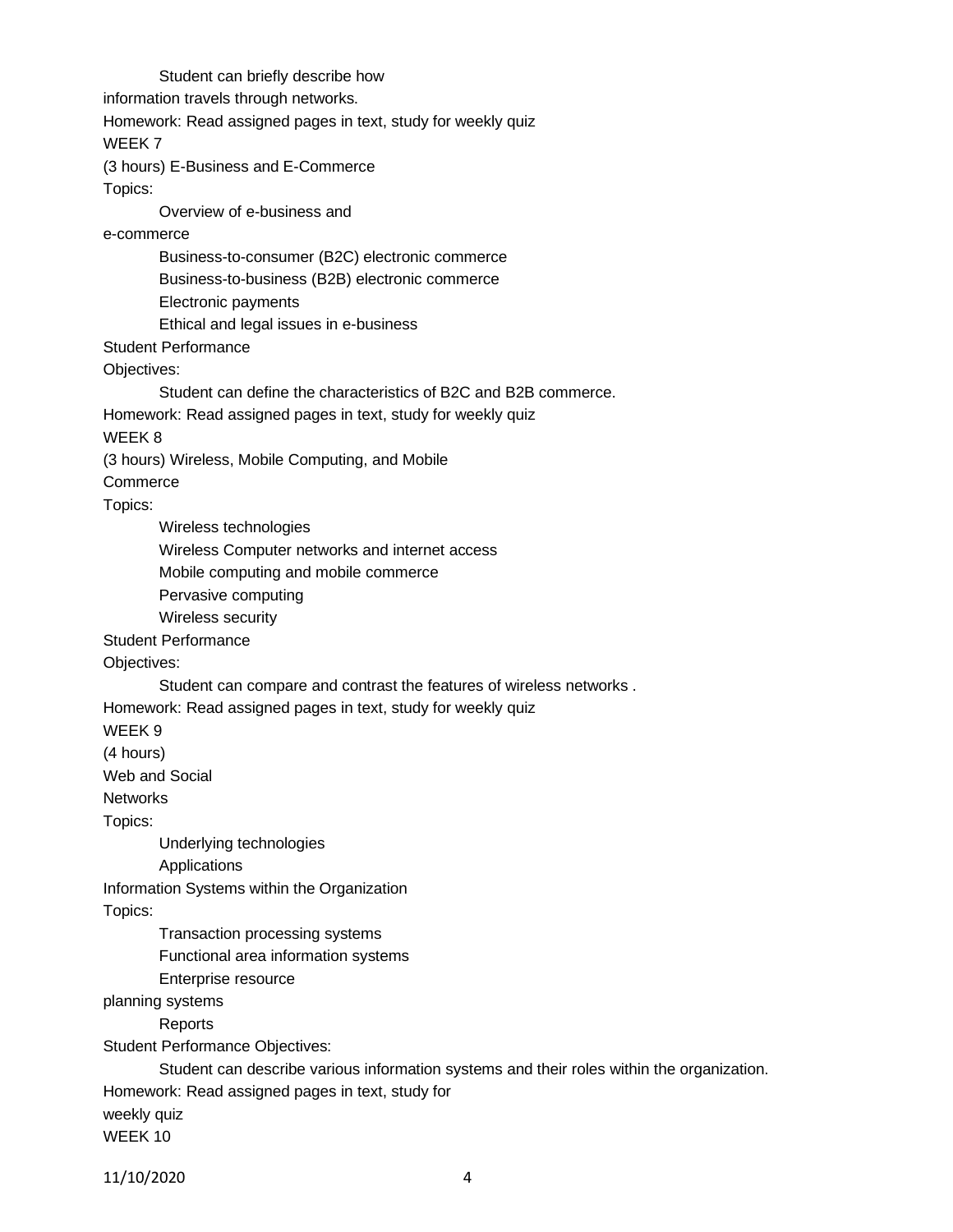(3 hours) Customer Relationship management and Supply Chain Management

Topics:

Defining customer relationship management

Operational customer relationship management

## systems

Analytical customer relationship management systems

Other types of customer relationship management systems

Supply chains

Supply chain management

Information technology support for supply

chain management

Student Performance Objectives:

Student can define customer relationship management and the systems that support it. Homework: Read assigned pages in text, study for weekly

quiz

WEEK 11

(3 hours) Business Intelligence

Topics:

Managers and decision making

What is business intelligence?

Business intelligence applications for data analysis

Business intelligence

application for presenting results

Business intelligence in action: corporate performance management

Student Performance Objectives:

Student can define business intelligence and list some

applications.

Homework: Read assigned pages in text, study for weekly quiz

WEEK 12

(3 hours) Acquiring Information Systems and Applications

Topics:

Planning for and justifying IT

applications

Strategies of acquiring IT applications

The traditional systems development life cycle

Alternative methods and tools for system development

Vendor and software selection

**Student** 

Performance Objectives:

Student can explain the process of acquiring IT applications.

Homework: Read assigned pages in text, study for weekly quiz

WEEK 13

(3 hours) Technology Guide:

Hardware

Topics:

Introduction Strategic hardware issues Computer hierarchy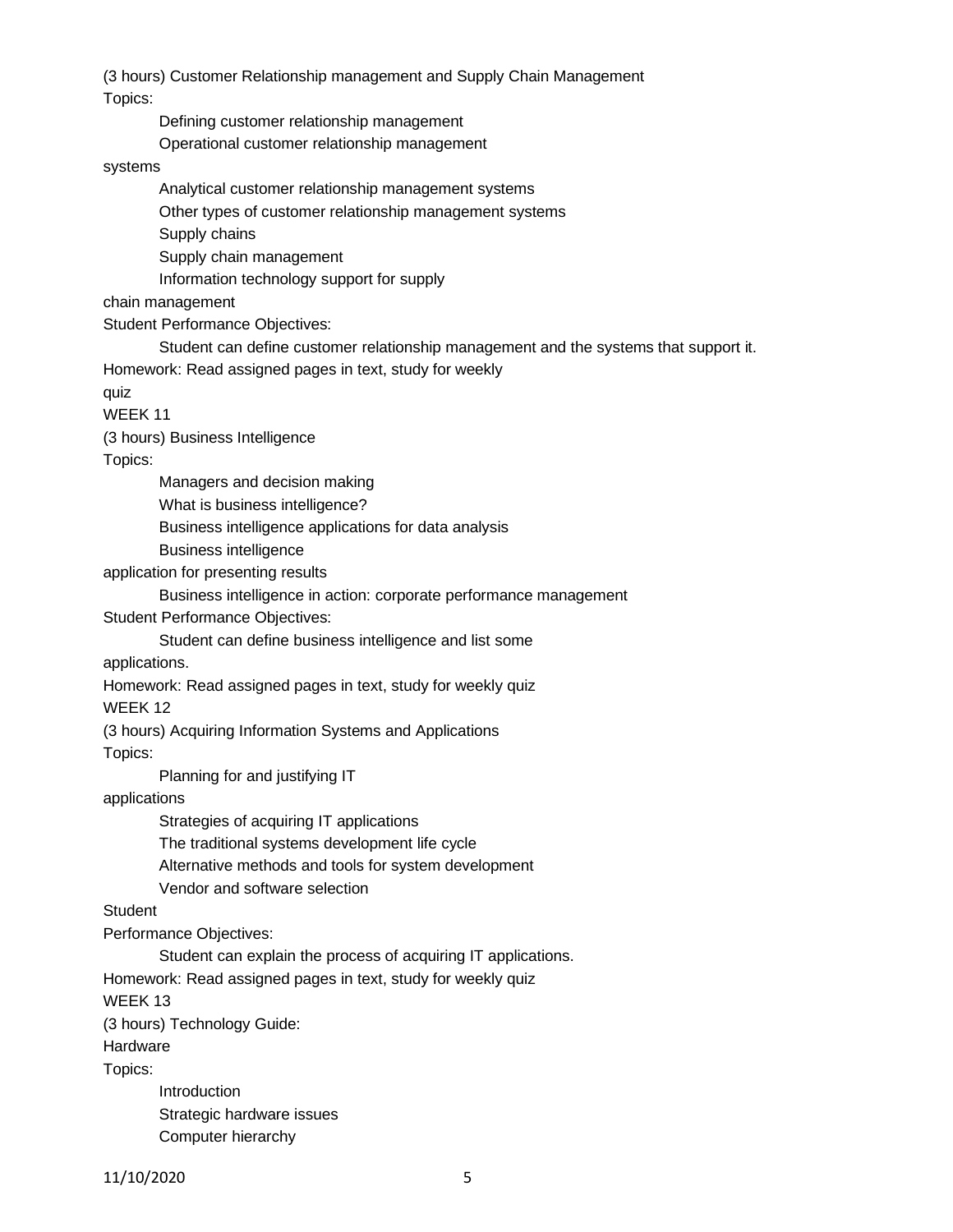Input and output technologies

The central processing unit

Student Performance Objectives:

Student can identify the

major parts of a personal computer and describe their functions.

Homework: Read assigned pages in text, study for weekly quiz

WEEK 14

(3 hours) Technology Guide: Software

Topics:

Introduction to

software

Software issues Systems software Application software

Student Performance Objectives:

Student can distinguish between systems and applications software and give examples of

each.

Homework: Read assigned pages in text, study for weekly quiz

WEEK 15

(3 hours) Technology Guide: Emerging Types of Enterprise Computing

Topics:

Introduction

Server farms

Virtualization

Grid

computing

Utility computing

Cloud computing

Emerging software trends

Student Performance Objectives:

Student can describe some emerging trends in computing.

Homework: Read assigned pages in text,

study for weekly quiz

WEEK 16

(3 hours) Technology Guide: Intelligent Systems

Topics:

Introduction to intelligent systems

Expert systems

Neural networks

Fuzzy Logic

**Genetic** 

algorithms

Intelligent agents

Student Performance Objectives:

Student can give a brief definition of these vocabulary terms.

Homework: Read assigned pages in text, study for weekly quiz

WEEK 17

(3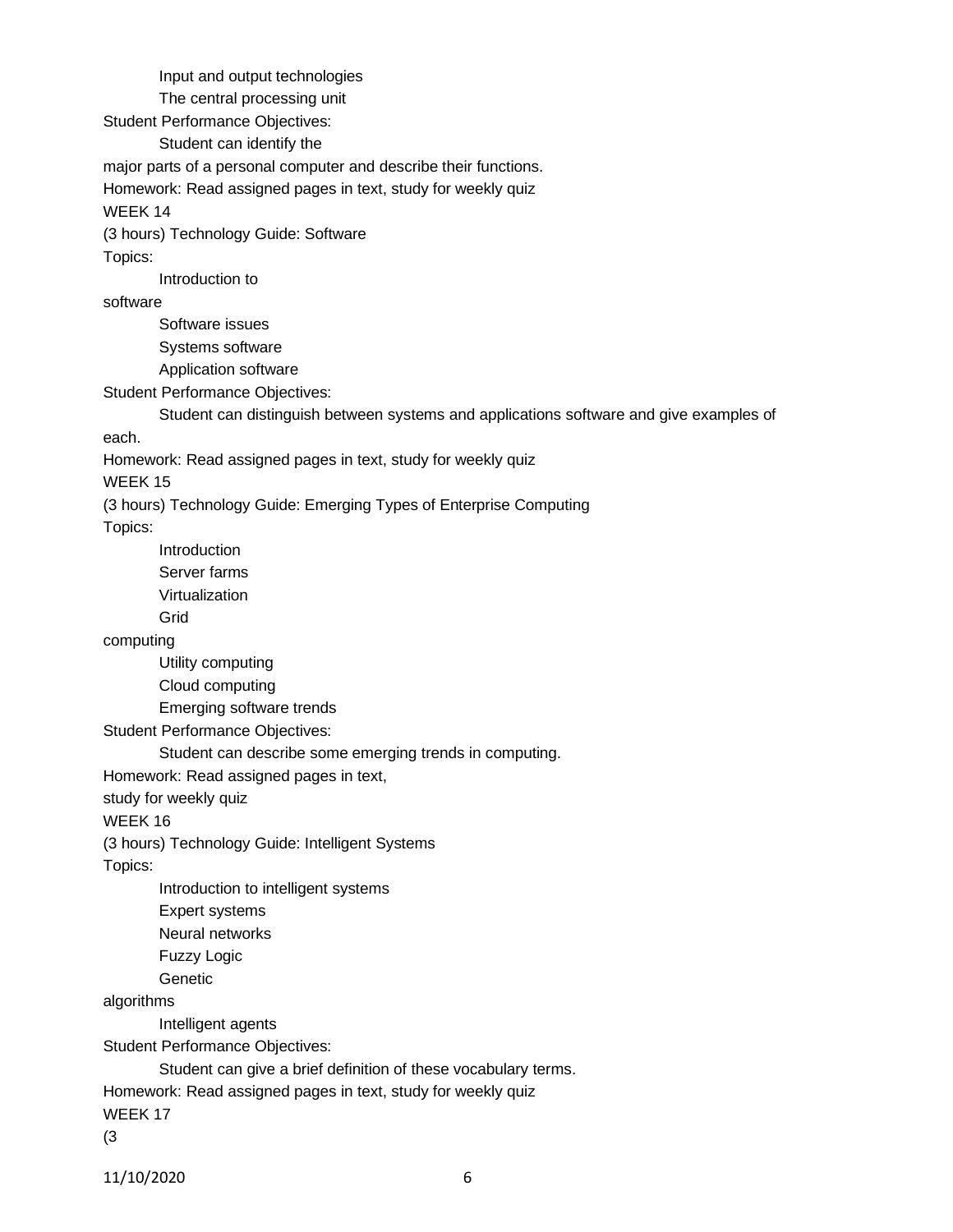hours) Technology Guide: Protecting Your Information Assets Topics: Introduction Behavioral actions to protect your information assets Computer-based actions to protect you information assets Student Performance Objectives: Student can list various ways that businesses protect their information assets. Homework: Read assigned pages in text, study for weekly quiz WEEK 18 (2 hours) Final LAB HOURS WEEK 1 (3 hours) LAB Internet Technology: Getting Started with Internet Explorer 8 Understanding Web Browsers Building an international community Exploring the Browser Understanding the status bar Viewing and Navigating Web Pages Setting the home page Using Tabbed Browsing Understanding URLs Closing pages when you have several open tabs Saving Favorite Web Pages Creating and organizing favorites Browsing Safely Phishing and the SmartScreen Filter Searching for Information Blocking pop-ups Getting Help and Exiting Internet Explorer Expanding the power of IE8 using Accelerators Printing a Web page Practice: Complete the lab assignment that incorporates the techniques described above. WEEK 2 (3 hours) LAB **Creating** Documents with Word Understanding Word Processing Software Planning a document Exploring the Word Program Window Starting a Document Saving a Document Windows Live and Microsoft Office Web

#### Apps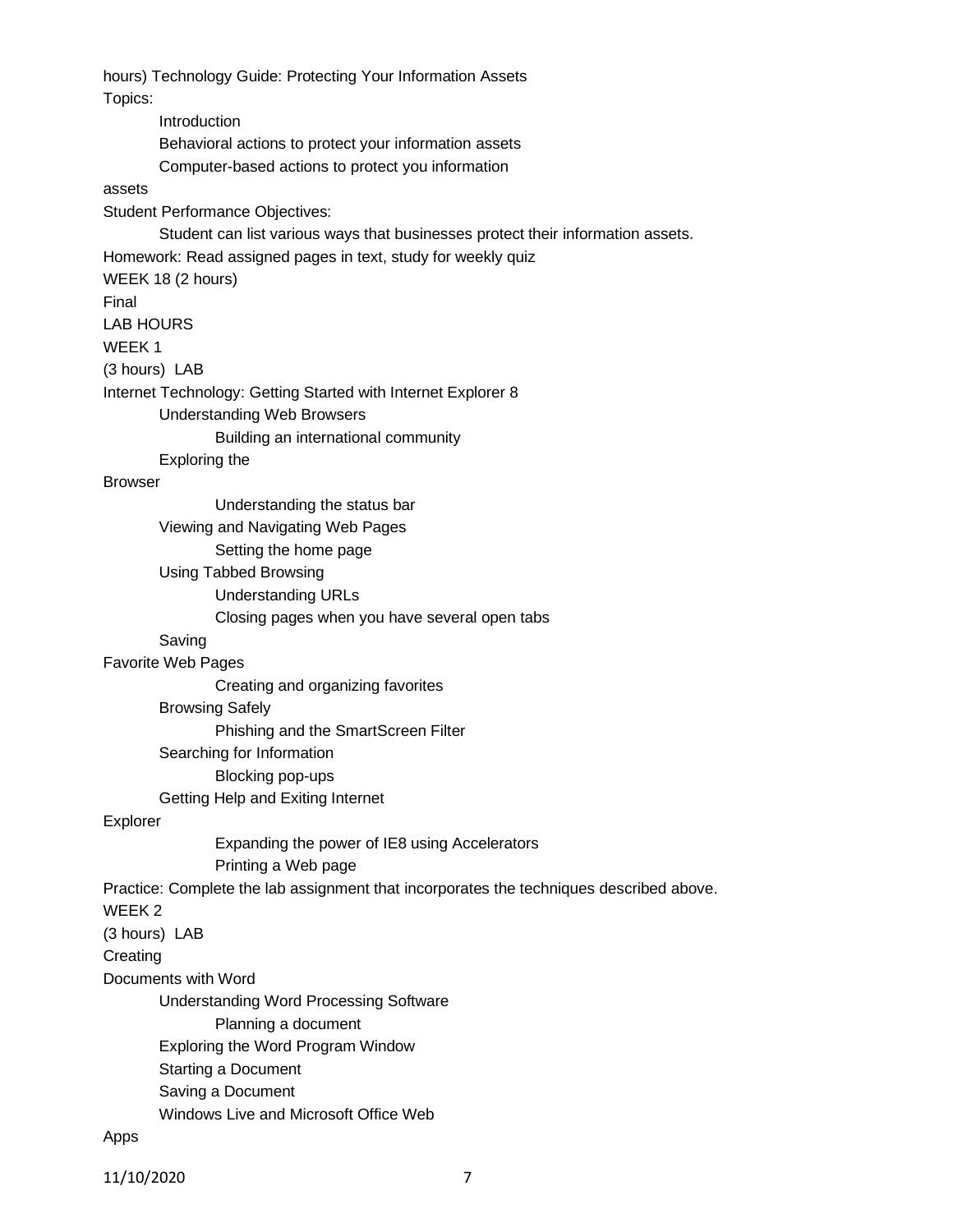Selecting Text

Formatting Text using the Mini Toolbar

Creating a Document Using a Template

Using the Undo, Redo and repeat commands

Viewing and Navigating a document

Using Word document

#### views

Practice: Complete the lab assignment that incorporates the techniques described above.

WEEK 3

(3 hours) LAB

Editing Documents

Cutting and Pasting Text

Using keyboard shortcuts

## Copying

and Pasting Text

Splitting the document window to copy and move items in a long document

Using the Office Clipboard

Copying and moving items between documents

Finding and Replacing

### Text

Navigating a document using the go To command Checking Spelling and Grammar Inserting text with Autocorrect Researching Information Adding Hyperlinks Practice: Complete the lab assignment that incorporates the techniques described above. WEEK 4 (3 hours) LAB Formatting Text and Paragraphs Formatting with fonts Copying Formats Using the Format Painter Changing Line and Paragraph Spacing Formatting with Quick Styles Aligning Paragraphs Formatting a document using themes Working with Tabs Working with Indents Clearing formatting Adding Bullets and Numbering Adding borders and Shading Inserting clip Art Practice: Complete the lab assignment that incorporates the techniques described above. WEEK 5 (3 hours) LAB Formatting Documents

11/10/2020 8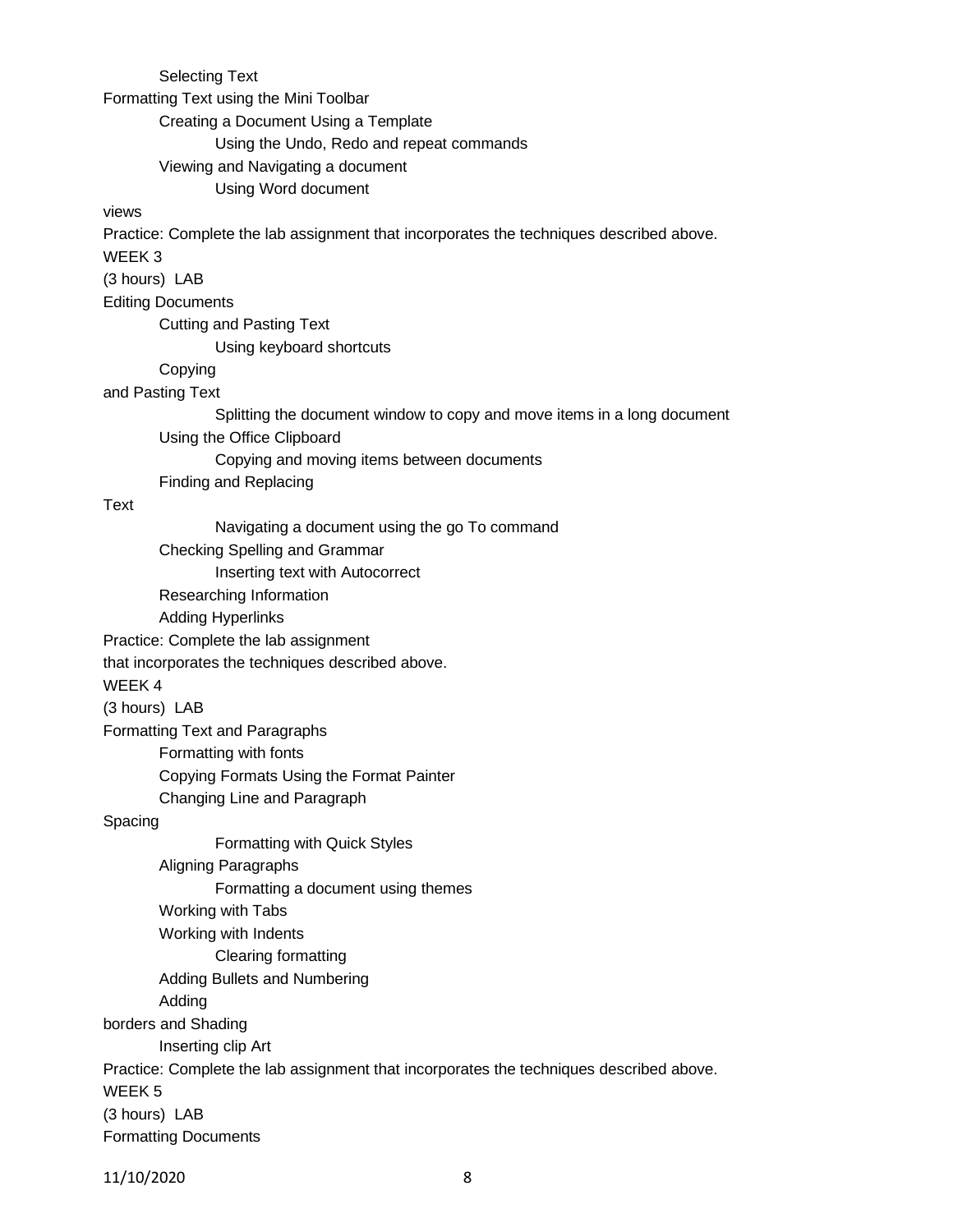Setting Document

#### **Margins**

Changing orientation, margin settings, and paper size

Creating Sections and Columns

Changing page layout settings for a section

Inserting Page Breaks

Controlling automatic

## pagination

Inserting Page Numbers Moving around in a long documents Adding Headers and Footers Inserting a Table Adding Footnotes and Endnotes Inserting Citations Managing sources and Creating

#### a Bibliography

Working with Web sources

Practice: Complete the lab assignment that incorporates the techniques described above.

### WEEK 6

(3 hours) LAB

Getting Started with Excel

Understanding

## Spreadsheet Software

Touring the Excel Window

Understanding Formulas

Entering Labels and Values and Using the Sum Button

Navigating a worksheet

Editing Cell Entries

Recovering unsaved changes to

#### a workbook file

Entering and Editing a Simple Formula

Understanding named ranges

- Switching Worksheet Views
- Choosing Print Options

Printing worksheet formulas

Scaling to fit

#### Practice: Complete

the lab assignment that incorporates the techniques described above.

WEEK 7

(3 hours) LAB

Working with Formulas and Functions

Creating a Complex Formula

Reviewing the order of

#### precedence

Inserting a Function Typing a Function Using the COUNT and COUNTA functions Copying and Moving Cell Entries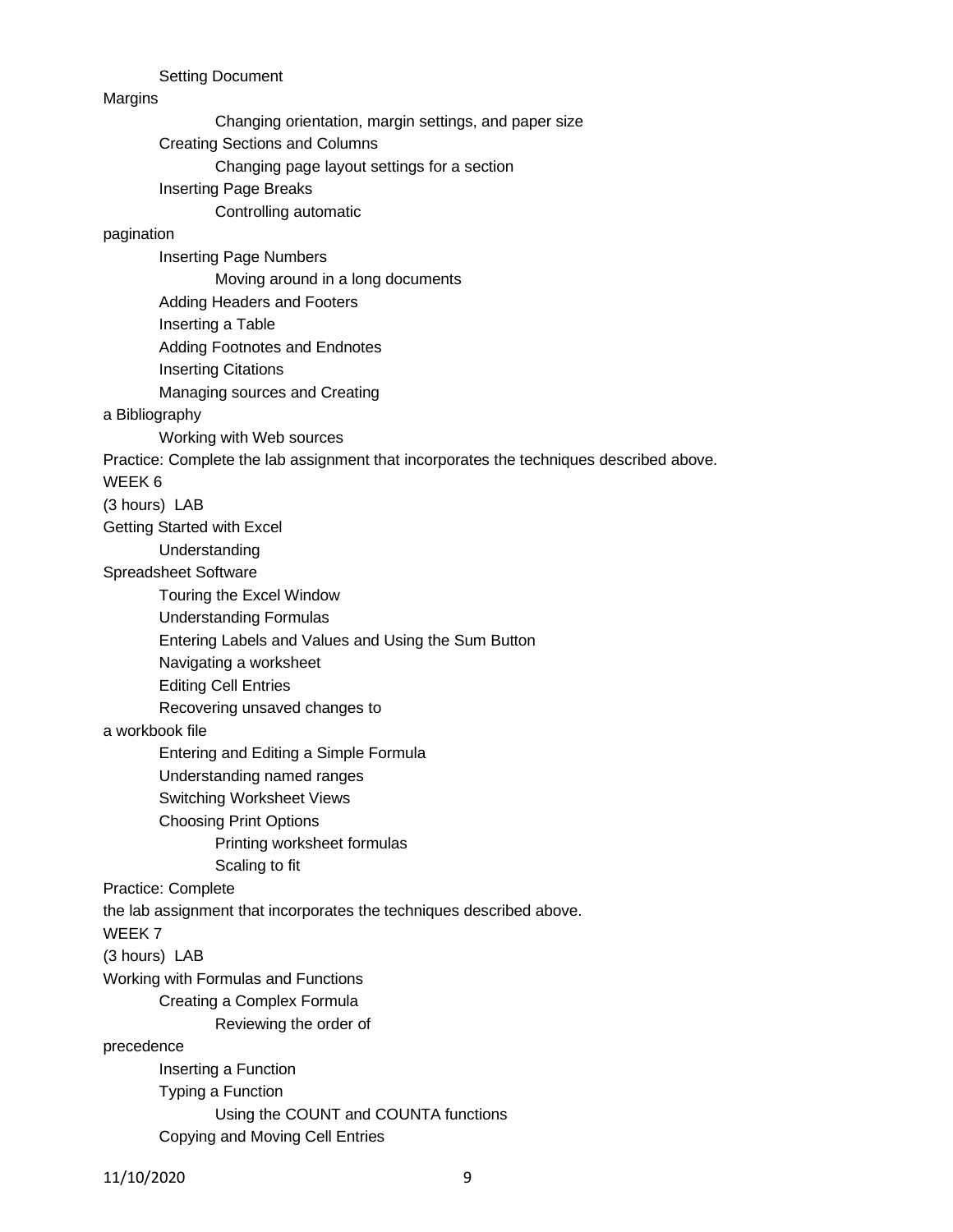Inserting and deleting selected cells Understanding Relative and Absolute Cell References Using a mixed reference Copying Formulas with Relative Cell References Using Paste Preview Using Auto Fill options Copying Formulas with Absolute Cell References Using the fill handle for sequential text or values Rounding a Value with a Function Creating a new workbook using a template Practice: Complete the lab assignment that incorporates the techniques described above. WEEK 8 (3 hours) LAB Formatting a Worksheet Formatting Values Formatting as a table Changing Font and Font Size Inserting and adjusting clip art and other images Changing Font Styles and Alignment Rotating and indenting cell entries Adjusting Column Width Changing row height Inserting and Deleting Rows and Columns Hiding and unhiding columns and rows Adding and editing comments Applying Colors, Patterns, and Borders Working with themes and cell styles Applying Conditional Formatting Managing conditional formatting rules Renaming and Moving a Worksheet Copying worksheets Checking spelling E-mailing a workbook Practice: Complete the lab assignment that incorporates the techniques described above. WEEK 9 (3 hours) LAB Working with **Charts** Planning a Chart Creating a Chart Creating sparklines Moving and Resizing a Chart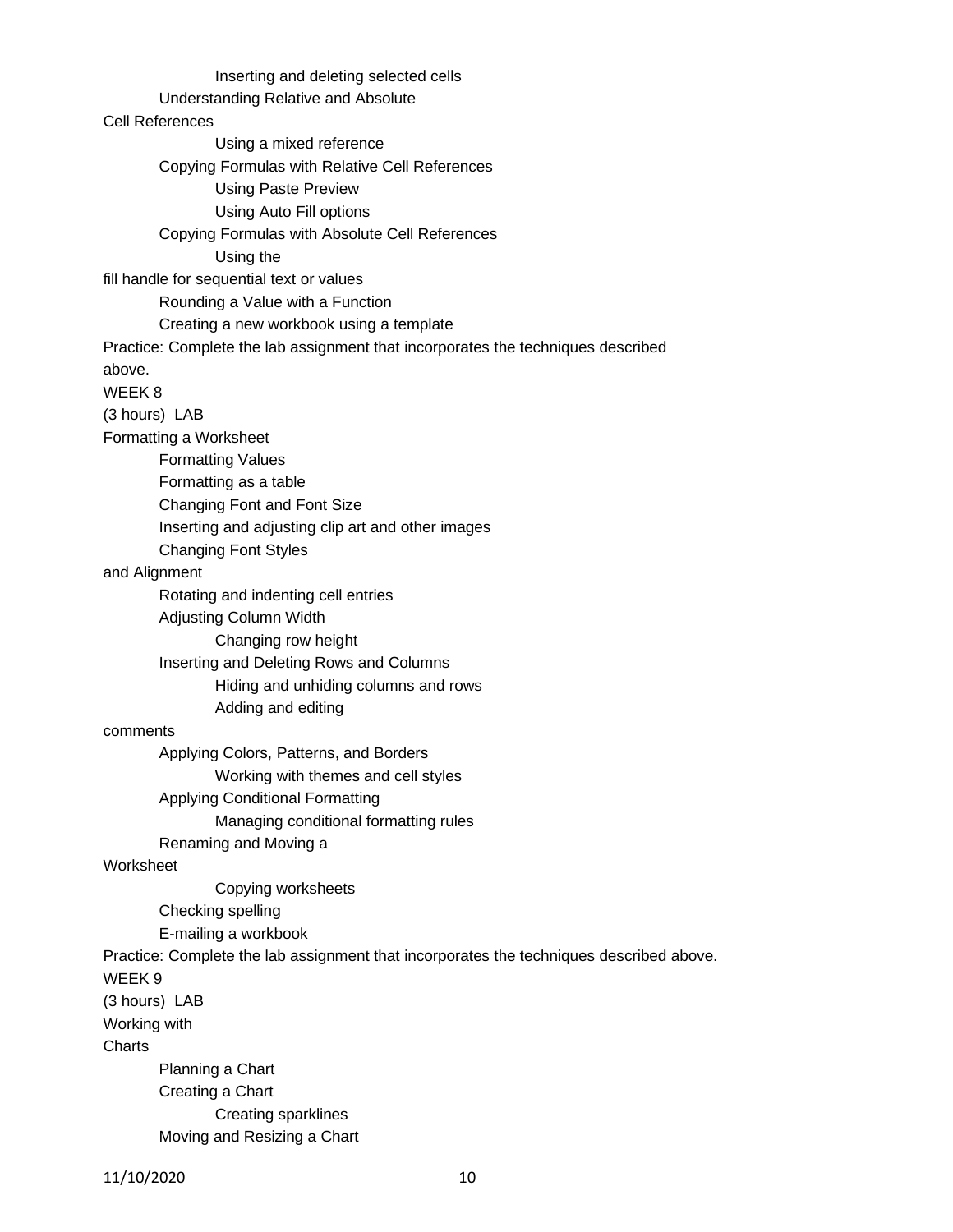Moving an embedded chart to a sheet Changing the Chart Design Creating a combination chart Working with a 3-D chart Changing the Chart Layout Adding data labels to a chart Formatting a Chart Changing alignment and angle in axis labels and titles Annotating and Drawing on a Chart Adding SmartArt graphics Creating a Pie Chart Previewing a chart Practice: Complete the lab assignment that incorporates the techniques described above. WEEK 10 (3 hours) LAB Getting Started with Access Understanding Relational Databases Exploring a Database Creating a Database Creating a Table Creating a table in Datasheet View Creating Primary Keys Learning about field properties Relating Two Tables Enforcing referential integrity Entering Data Changing from Navigation mode to Edit mode Editing Data Resizing and moving datasheet columns Practice: Complete the lab assignment that incorporates the techniques described above. WEEK 11 (3 hours) LAB Using Access Building and Using Queries Using the Query Wizard Working with Data in a Query Using Query Design View Adding or deleting a table in a query Sorting and Finding Data Filtering Data Using wildcard characters Applying AND Criteria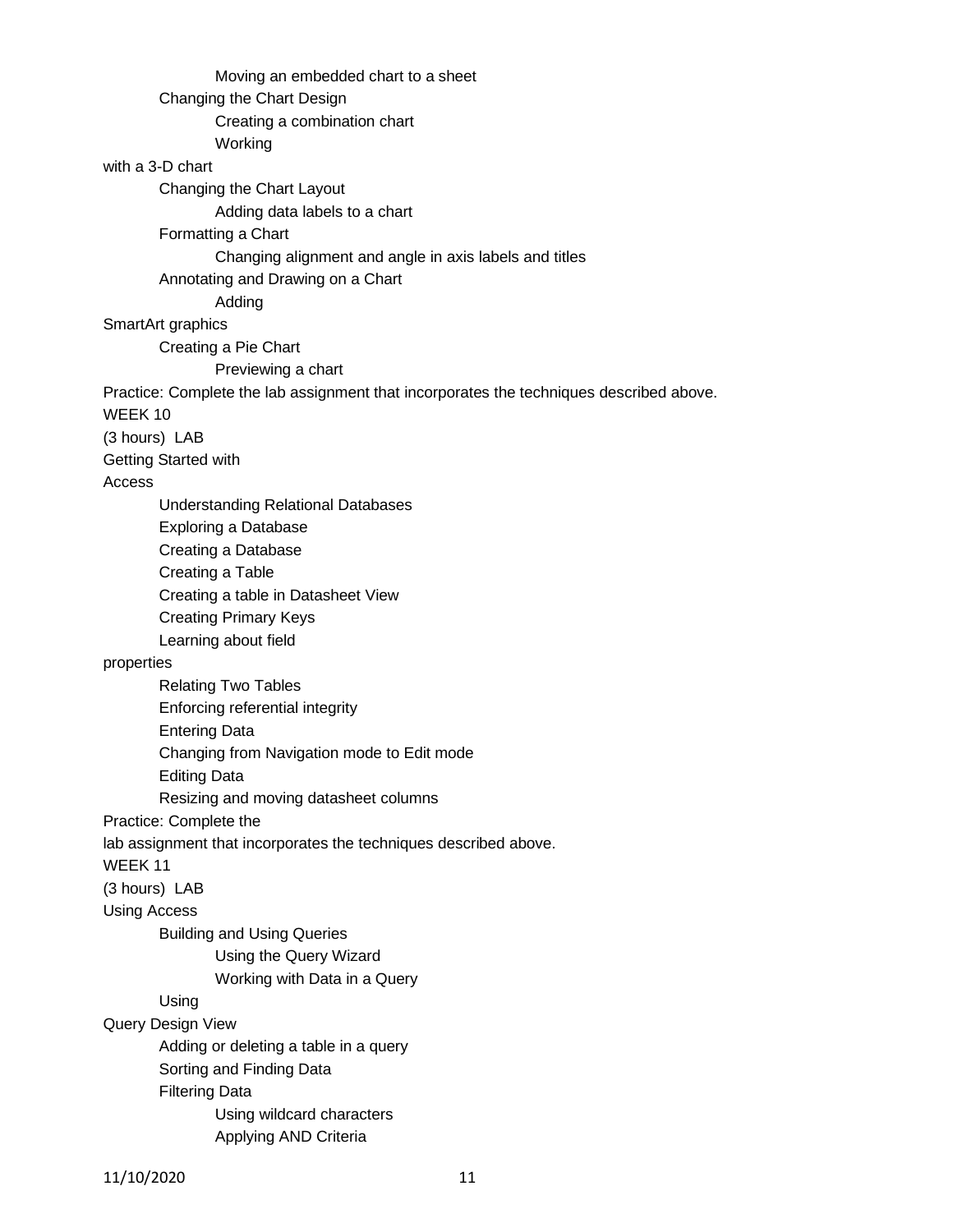Searching for blank fields Applying OR

## **Criteria**

Formatting a Datasheet

Practice: Complete the lab assignment that incorporates the techniques described above.

WEEK 12

(4 hours) LAB

Using Access

Using Forms

Using the Form

# Wizard

Creating a Split Form Using Form Layout View Adding Fields to a Form Bound versus unbound controls Modifying Form Controls Creating Calculations Modifying Tab Order

## Inserting

an Image

Practice: Complete the lab assignment that incorporates the techniques described above.

WEEK 13

(3 hours) LAB

Using Reports in Access

Using the Report Wizard

Using Report Layout

View

Reviewing Report Sections

Applying Group and Sort Orders

Adding Subtotals and Counts

Resizing and Aligning Controls

Precisely moving and resizing controls

Formatting a Report

Creating Mailing Labels

Practice: Complete the lab assignment that incorporates the techniques described above.

WEEK 14

(3 hours) LAB

Integrating Word, Excel, and Access

Integrating Data

Among Word, Excel, and Access

Importing an Excel Worksheet into Access

Copying a Word Table to Access

Linking an Access Table to Excel and Word

Linking an Access Table to Word

Opening

linked files and enabling content

Practice: Complete the lab assignment that incorporates the techniques described above. WEEK 15

11/10/2020 12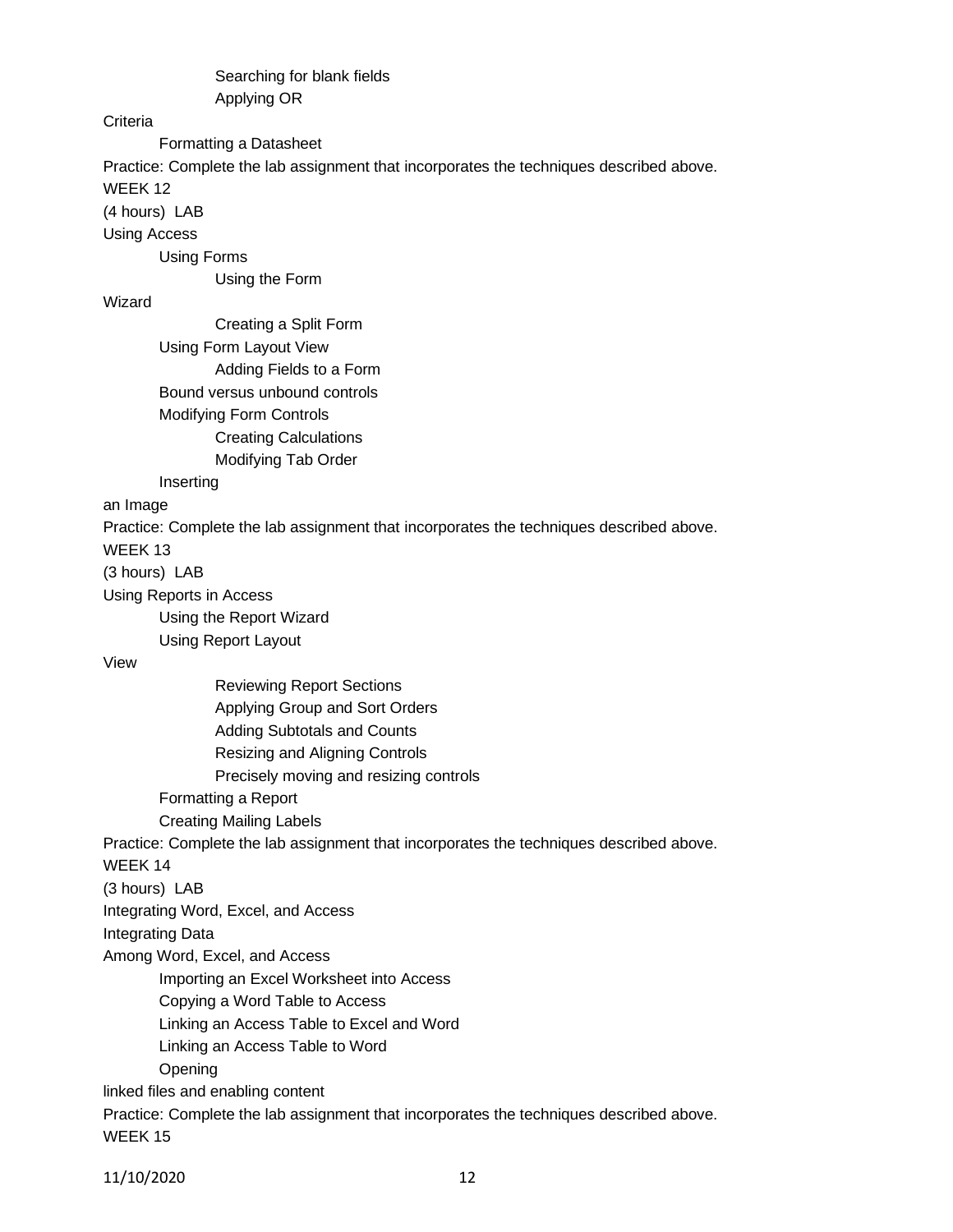(3 hours) LAB Creating a Presentation in PowerPoint Defining Presentation Software Planning an Effective Presentation Understanding copyright Examining the PowerPoint Window Viewing your presentation in grayscale or black and white Entering Slide Text Saving fonts with your presentation Adding a New Slide Applying a Design Theme Customizing themes Comparing Presentation Views Printing a PowerPoint Presentation Windows Live and Microsoft Office Web Apps Practice: Complete the lab assignment that incorporates the techniques described above. WEEK 16 (3 hours) LAB Modifying a Presentation Entering Text in the Outline Tab Setting permissions Formatting Text Replacing text and fonts Converting Text to SmartArt Choosing SmartArt graphics Inserting and Modifying Shapes Changing the size and position of shapes Editing and Duplicating Shapes Understanding PowerPoint objects Aligning and Grouping Objects Distributing objects Adding Slide Headers and Footers Entering and printing notes Using Proofing and Language Tools Checking spelling as you type Practice: Complete the lab assignment that incorporates the techniques described above. WEEK 17 (3 hours) LAB Internet Technology: E-Mail Communicating with E-Mail Compiling an E-Mail Address Book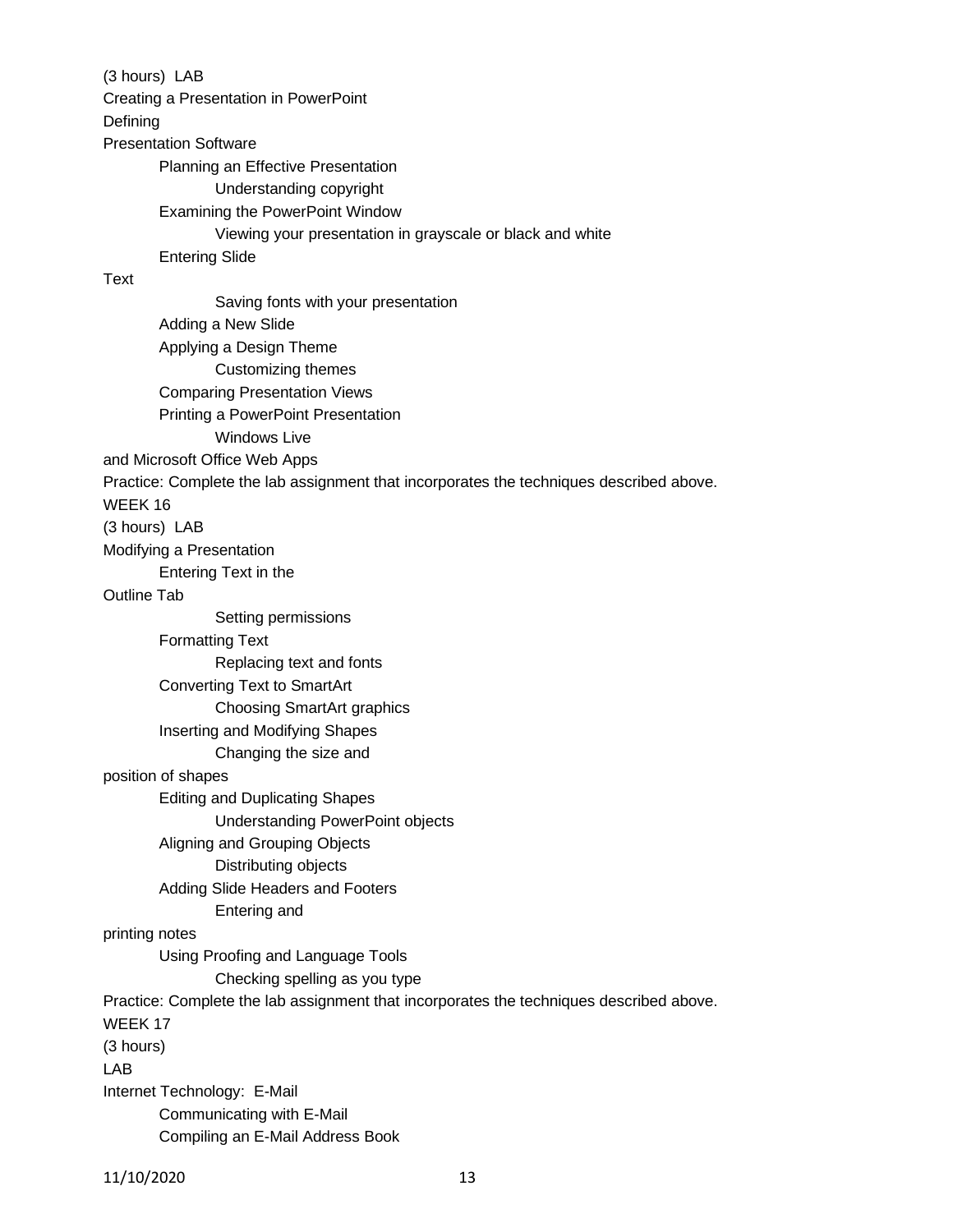Creating and Sending a Message Understanding message headers Managing E-Mail Folders Sorting

#### your mail

Receiving and Replying to a Message Setting up vacation responses Forwarding a Message Flagging or labeling messages Sending a Message with an Attachment Reviewing options when sending messages Employing Good EMail Practices

Controlling your message

Creating distribution lists

Practice: Complete the lab assignment that incorporates the techniques described above.

#### **METHODS OF INSTRUCTION:**

Lecture, demonstration, discussion.

OUT OF CLASS ASSIGNMENTS:

Required Outside Hours: 108

Assignment Description:

Each week students will read the assigned chapters from the two texts, and they will complete quizzes on the more theoretical aspects of this material.

They will also complete lab assignments in which they must use the features of the MS Office suite that are introduced in the weekly reading material.

### **METHODS OF EVALUATION:**

Writing assignments Percent of total grade: 15.00 % Writing assignments: 15% - 20% Essay exams Problem-solving assignments Percent of total grade: 25.00 % Problem-solving demonstrations: 25% - 60% Quizzes Exams Skill demonstrations Percent of total grade: 10.00 % Skill demonstrations: 10% - 20% Class performance Performance exams Objective examinations Percent of total grade: 40.00 % Objective examinations: 40% - 60% Multiple choice True/false Matching items Completion Other methods of evaluation Percent of total grade: 0.00 % Other methods of evaluation: 0% - 0%

### **REPRESENTATIVE TEXTBOOKS:**

Required Representative Textbooks Beskeen and Cram. Illustrated Microsoft Office 365 & Office 2016: Introductory 1st Edition. Course Technology,2016. ISBN: 978-1305876026